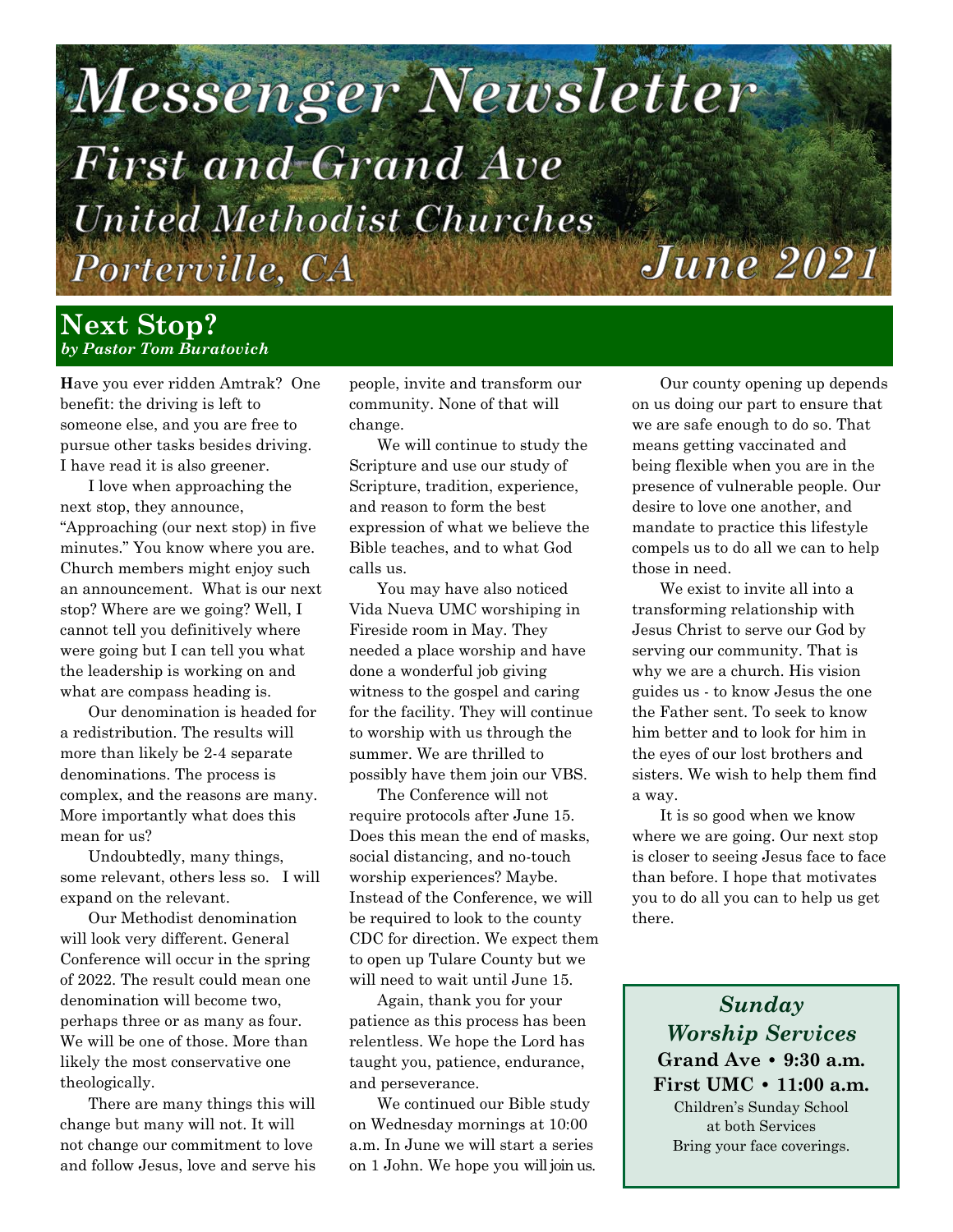## **Youth Ministry**

**T**hroughout my life, I have been blessed to have multiple positive male role models influence me in awesome ways. These men, through

their actions and words, showed me the effectiveness and impact of healthy male figures in the life of children, youth, and even adults.



Now as a father myself, I can clearly see the value of these men and the role they played and continue to play in my life. This, I am grateful for, especially this month of June as we take time to recognize and celebrate fathers and men who have blessed us in so many wonderful ways.

My dad is an amazing man. Growing up, he did all he could to provide a healthy atmosphere for my brothers and I. We didn't have much money or a big fancy house with cool cars, but we did have dirt bikes and time. We had lots of fun outings with our dad from playing sports, which he often coached our teams, to fishing and going to the mountains together. Of all the fun things we did together as a family, riding dirt bikes was by far our most favorite activity. We would go to different family members' homes and ride in the fields until we ran out of gas and were exhausted. It was some of the most memorable times of my childhood.

Looking back, I confess one activity I looked least forward to was going to church on Sunday morning. That may shock you, but it's true. It wasn't that I disliked church, in fact I really liked church and seeing all my friends. The

problem I faced as a youngster was the mentality that if I was at church, then I wouldn't be on my dirt bike. As an adult, this sounds

 $\phi$   $\hat{\theta}_0$ 

silly, but for a child it makes sense. Children will focus on what they want, not what they need. I wanted to ride my dirt bike every waking hour because that was a desire I

had, but I needed to be at church because that was where I would be shown the true desire of the human heart, which is Jesus. I am grateful for all the Sunday mornings that my dad made me go to church and for him choosing the desire for his children to know Jesus over us children's desire to have fun.

I look forward to the moment I get to buy Presleigh her first dirt

bike and spend valuable time with her like my dad did with us boys. Even more importantly than any worldly item or activity, I have grown to see the importance of bringing my daughter to church so she can experience Jesus as I did. My dad established a much needed foundation within me of knowing and understanding the importance of learning about Jesus and surrounding myself with likeminded believers. This foundation which has rooted deep within me from an early age has continued to be a staple in my life, and I pray the same will happen for my daughter.

I want to say a big thank you to my dad and all the male figures in my life that played a role in guiding me on the path to Christ, helping me develop Christian principles and showing me that the love of Christ conquers all. Happy Father's Day to each and every one of you!!

God is Love, *Ryan Ridenour*



**July 15 & 16 9:00 to 11:00 a.m.** *At Grand Ave UMC* Sunday Program on July 18

**VBS**

Come make a huge splash with us at Grand Ave as we dive deep into our faith and discover the unwavering love of God. First & Grand Ave are combining efforts for an under the sea experience like no other. Contact Melody or the church office for registration information.

Can't wait to sea you!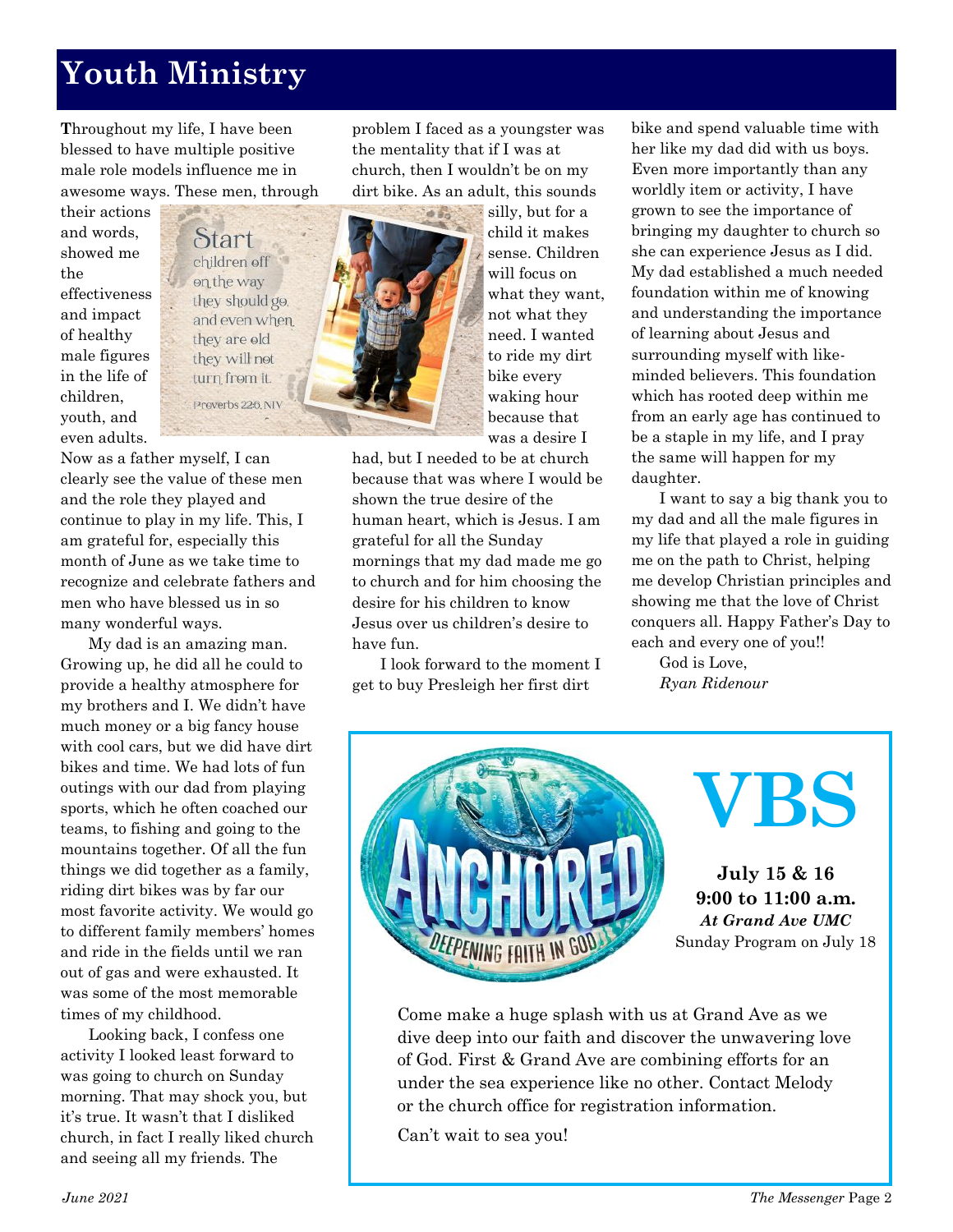## **A Light in the Darkness**



**I**t was a dark and stormy night. The wind was so fierce and strong that the cold felt like it went though you. The night was pitch black, without the moon and stars. It was so dark, that it was as if a giant hand was stifling out every hint of light.

The rain pelted anyone who dare set foot outside. The water crashed down on everything with a torrential force. It showed no remorse for anything in it's path of destruction. This was definitely, the big one.

The thunder roared and boomed like an angry caged lion. So intimidating, that even the lightening did not dare to show itself. The wind was fierce and everyone sat in the darkness, that enveloped the whole town. Not a single light could be seen anywhere. And the darkness reigned.

Everyone felt lost. They didn't know where they could go to find light, so they just sat in silence and waited, in the darkness. They waited and waited, for what? No one knew, but it was all they could do.

After what seemed like hours, the rain slowed to a steady pace. But still darkness prevailed and the whole town felt lost. So, they waited.

In one of the homes, a family sat in front of the window staring outside into the Black Sea before them. A void that seemed to consume them. Suddenly, the youngest girl jumped up, pointed and exclaimed "What is that?"

Way off in the distance, there was a white orb that seemed to dance up and down to the rhythm of the pouring rain. They stared at it and were mesmerized with how the orb seemed to bounce up and down and to the right and left. All of them watched in amazement, as it seemed to get closer and closer. Excitement welled up in their souls, as they started to realize that this wonderful white little orb was giving them something so precious, sight. With each second, the orb got closer and it began to transform into a beam of light. Glee filled their hearts, as they watched in awe as the light pierced through the darkness. They could make out the forms of trees, cars, and other homes. As the beam of light reached their porch, they saw that it was a man with a flashlight.

He knocked on their door and called out to them. "Hello! Can you open the door? I'm here to help you."

They excited family opened the door. The man asked, "Is everyone ok?" As he moved inside the doorway of the house. He shone his flashlight to the left and to the right to survey the situation. Then reached his hand to the wall and flipped on the light switch. Instantly, the house was filled with a magnificent light that comforted their souls. The family was amazed. The man looked at them and asked, "Why are you all sitting here in the darkness? Why have you been hiding your light, that you so desperately needed? All you had to do was flip the light switch on. Come, let's bring light to the others."

As they all moved together through the town, they were able to provide light to everyone. Soon the whole town was filled with lights everywhere. The people were so happy and their hearts were filled with gratitude. They were so thankful for the ones who shone their light to help them.

Are we hiding our lights and

maneuvering through the darkness. Are we lost and looking for our light? Or are we just waiting, in our own darkness, for someone to save us. Hiding our own light, not using it, saving it?

Or are we sharing our light with others, by bestowing them with the beautiful gift of Jesus, so that they may have a light of their own? Are we, as Christians, showing through our day to day actions, our lights for others, who are lost in darkness? Showing them how a Christian should live? Being an example, of the teachings of Jesus?

If we are just waiting in the darkness to be saved, the Savior has already come. He has already saved us. Jesus already stood on our porch and gave us our light. We just have to choose to use it. Others are waiting for us to use our light to save them from their darkness. They are waiting for the chance to know Jesus through us. By shining our light for them. We need to make sure that every day, the bushel is not covering our light. Others are waiting in the darkness for us, for their first glimpse of hope. Let's all shine our lights.

As the song says "This little light of mine. I'm gonna let it shine, let it shine, let it shine, let it shine."

May God be with you and your family!

> Blessings, *Melody Burkhart*  Children's Sunday School

#### **Sunday School at Church 9:30 a.m. at Grand Ave 11:00 a.m. at First UMC**

Children begin in the service with their family and are excused about 15 minutes into the service for their own class. During May the children will meet outside for their Sunday School lesson.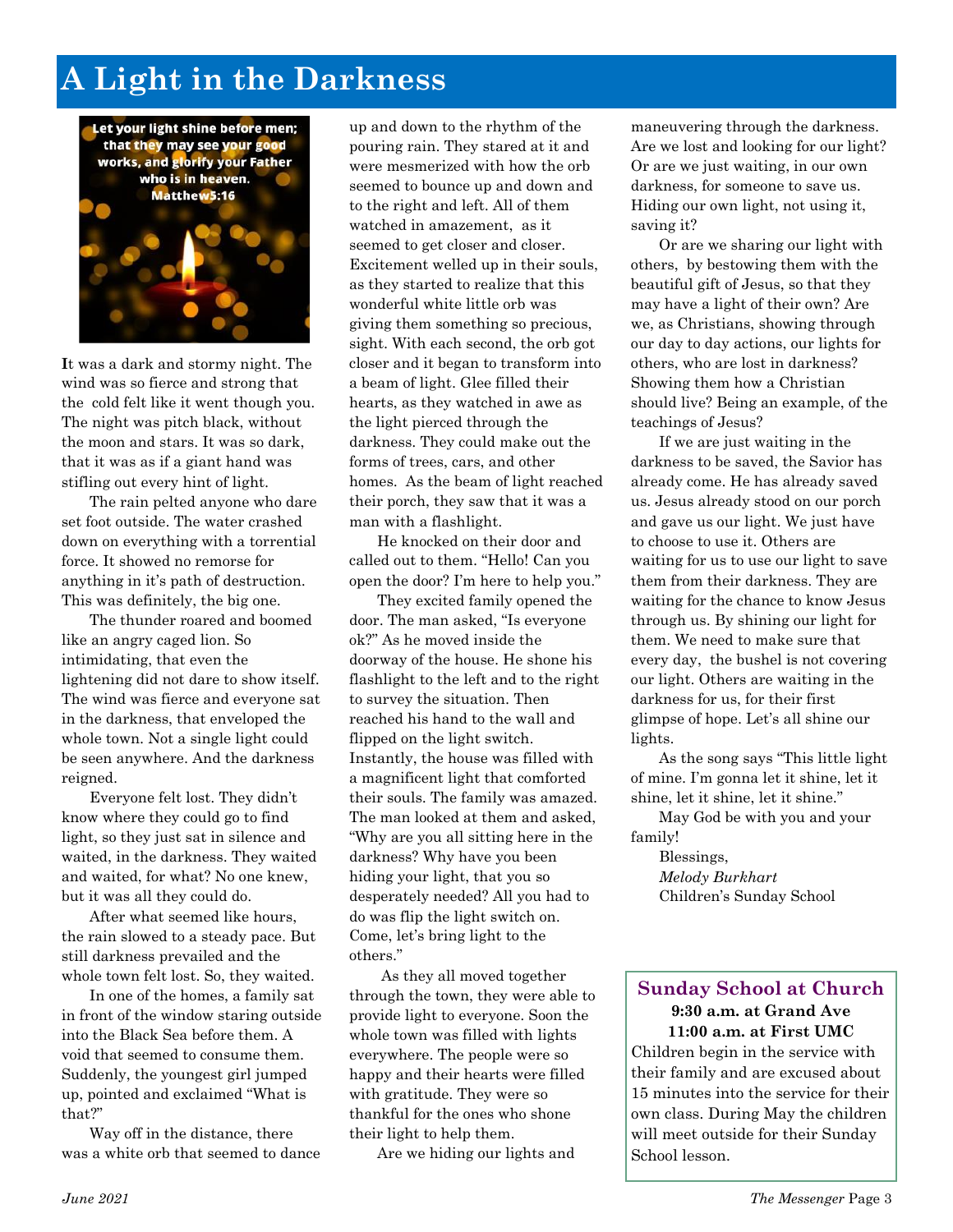## **Blessed by the Best**

*"Here I am! Behold I stand at the door and knock. If anyone hears my voice and opens the door, I will come in and eat with him and he with me."* Revelation 3:20 NIV

**O**ne of our grandsons has begun playing tennis on a combined team of students from two neighboring middle schools. It was special that Al and I were able to attend the first match of the season and the first match ever for Nate.

On a beautiful sunny afternoon, Al and I met up with mom Shanda and many others to support all of the kids who were playing. Nate was going to be playing doubles, unfortunately on a court that was far from where we were sitting. We couldn't see what was happening very well but could keep track of the game score cards hanging on the edge of the court.

He hadn't played with his partner previously, who claimed to have a weak serve.

Although it was a lop-sided match, Nate didn't seem too disappointed by the loss and thought that maybe the coach would spend time with his partner working on serving the ball before the next team match.

Nate's coach spoke to both boys afterwards for quite some time. He was wearing a visor, white warmup suit and mask. The jacket and mask were emblazoned with capital letters, "BBTB."

"What do those letters mean?" I asked a parent curiously.

"Blessed by the best!" she answered.

There had to be a story behind that slogan. Since he was busy coaching, I decided to inquire about it in an email:

"My husband and I attended the tennis match on Tuesday (April 13) to support our grandson. We were pleased with the way all of the kids played and especially your

professional way in coaching them. We both started out as Jr. High school teachers and know how much energy it takes...lots of fun but challenging at times too. So, thank you!"

Then I went on to ask about the story behind the letters BBTB. "Someone shared that they stand for 'Blessed by the best!' How encouraging for the kids! It also has helped me this week to be thankful for the many blessings I have, knowing that 'every good gift is from above...' (James 1:17)"

"I write a weekly newspaper column called "Good News!" for the Religion page of the local newspaper in our hometown of Porterville, California. Your slogan would be nice to incorporate into one of the articles. I try to share how God is living, active and what He is doing in my life and in the lives of others too. An email would be fine, when you have a minute... (hard to find I know) or you can call me at my home phone number…"

It was a surprise when the phone rang later that evening. It was Coach Hall, who not only coaches the middle school boys' team, but also coaches the girls' team, works at a tennis and golf shop, sells tennis rackets and is a teaching pro at the club in our neighborhood.

"And I'm retired!" he added. He obviously loves tennis; however even greater than that is his love for Jesus. When the coach happened to overhear someone on his wife's daily "prayer line" use the expression, "Blessed by the best," it caught his attention.

"Hey, can I use that?" He

asked the woman.

"Sure," she answered. "It doesn't belong to anyone. Use it!" The phrase stuck with him and for years he has used it on his correspondence to team parents and when talking to his students. Picking up on that, former players and friends have gifted him with different items bearing the letters BBTB, including the mask and jacket.

His slogan seems appropriate for the team this year, encouraging the students by reminding them that to him, they are the best and that they are a blessing. And it also is a good reminder for those who know him to be grateful for the blessings God has given them.

Coach Hall likes it because it's a great discussion starter…especially when people ask, "Well, who is your best?" Evangelism on the tennis court!

Thanks, coach, for putting so much time, energy and enthusiasm into the lives of young athletes. Thank you for living out your faith on and off the courts.

What a joy it is knowing Jesus and walking with Him along life's journey! Truly, we can say that we are "Blessed by the Best!"

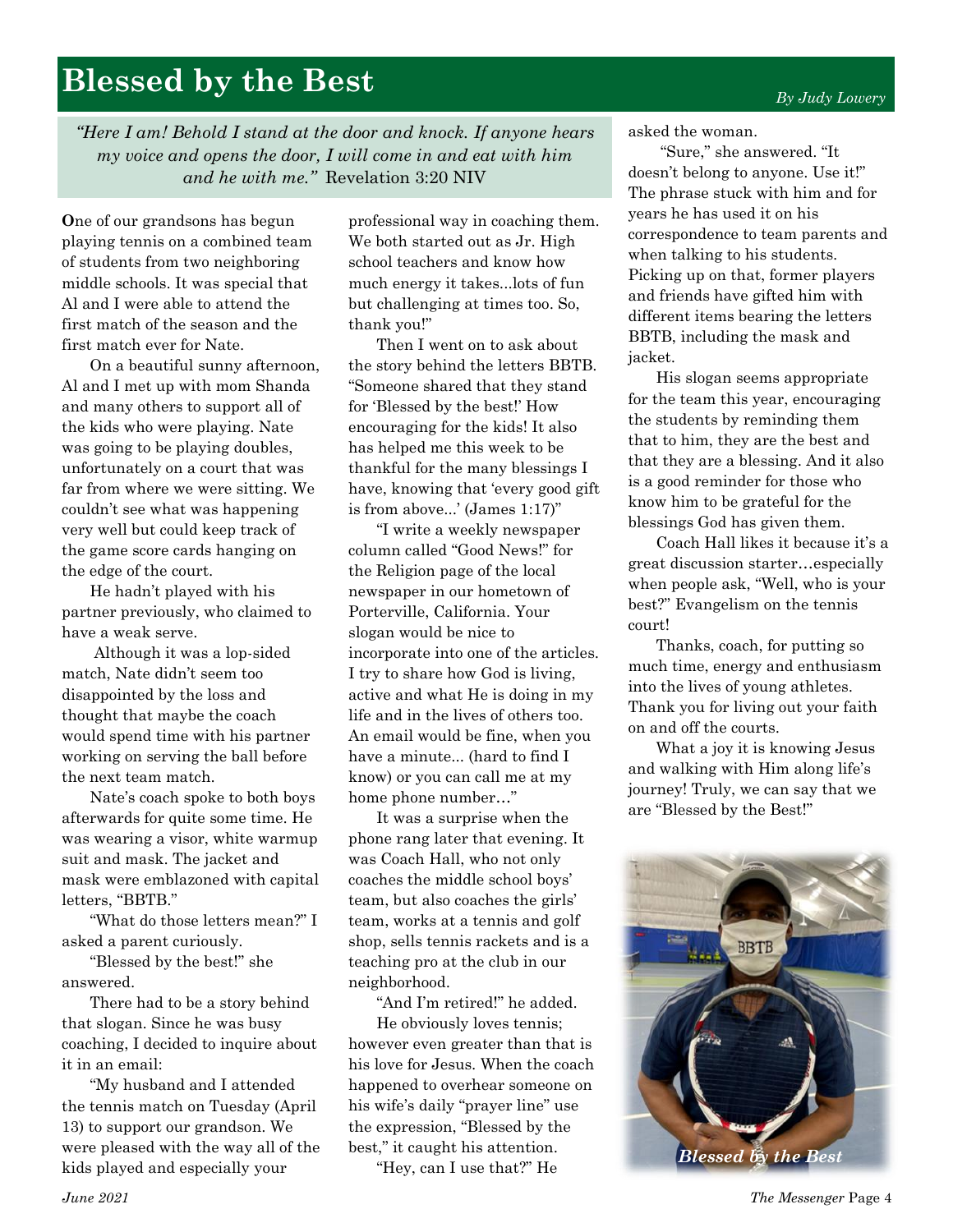## **June 2021 Prayer Calendar**

**Tuesday, June 1 -** Pray for the teachers and students as they enter Summer Break. Pray for all of the graduates who will enter a new chapter in their lives.

**Wednesday, June 2 -** Pray for the Bible Study via Zoom from 10:00 to 11:00 a.m. If you would like to join, please email Pastor Tom at tburatovich@gmail.com.

**Thursday, June 3 -** Pray that we can reflect on the Bible verse: Proverbs 11:25 - *A generous person will prosper; whoever refreshes others will be refreshed.*

**Friday, June 4 -** Pray for the ladies of Linda Circle as they have the Grand Avenue Yard Sale today and tomorrow.

**Saturday, June 5 -** Pray for the Clothing Closet workers and attenders as they seek to give witness to the Gospel by providing clothes and hopes to those in need.

**Sunday, June 6 -** Pray for Sunday Worship Service. Worship Service at GAUMC starts at 9:30 a.m. Worship Service at FUMC starts at 11:00 a.m.

**Monday, June 7 -** Pray that God will help us this week as we maneuver through different situations.

**Tuesday, June 8 -** Pray for all of the church committees who will meet this month.

**Wednesday, June 9** - Pray for the Bible Study via Zoom from 10:00 to 11:00 a.m. If you would like to join, please email Pastor Tom at tburatovich@gmail.com.

**Thursday, June 10 -** Pray for our church families today.

**Friday, June 11 -** Pray for Pastor Tom as he completes his sermon for the Sunday Worship Services.

**Saturday, June 12 -** Pray for the Greeters who will welcome all through the church doors.

**Sunday, June 13 -** Pray for Sunday Worship Service. Worship Service at GAUMC starts at 9:30 a.m. Worship Service at FUMC starts at 11:00 a.m.

**Monday, June 14 -** Pray for the ones from our churches who are ill and rehabilitating. Pray for strength and healing.

**Tuesday, June 15 -** Pray and reflect on John 8:12 *"Again Jesus spoke to them, saying, "I am the light of the world, Whoever follows me will not walk in darkness, but will have the light of life."*

**Wednesday, June 16 -** Pray for the Bible Study via Zoom from 10:00 to 11:00 a.m. If you would like to join, please email Pastor Tom at tburatovich@gmail.com.

**Thursday, June 17 -** Pray and reflect on Bible verse 1 Peter 5:7 *"Cast all your anxiety on Him because he cares for you."*

**Friday, June 18 -** Pray for the Porterville Community today. **Saturday, June 19 -** Pray for the Praise Team as they prepare for Sunday Worship Services.

**Sunday, June 20 -** Pray for Sunday Worship Service. Worship Service at GAUMC starts at 9:30 a.m. Worship Service at FUMC starts at 11:00 a.m.

**Monday, June 21 -** Pray that we can reflect on bible verse Matthew 7:7 *"Ask and it will be given to you; seek and you will find; knock and the door will be opened to you."*

**Tuesday, June 22 -** Pray and reflect on 1 Corinthians 13:1 *"If I give all I possess to the poor and surrender my body to the flames, but have not love, I gain nothing. Love is patient, love is kind. It does not envy, it does not boast, it is not proud. It is not rude, it is not selfseeking, it is not easily angered, it* 

#### *keeps no record of wrongs."*

**Wednesday, June 23 -** Pray for Melody and Ryan as they prepare activities for the children and youth of our churches.

**Thursday, June 24 -** Pray for Pastor Tom as he does the Walking Devotions on Tuesdays and Thursdays that can be viewed on the website and on Facebook at Grand Avenue UMC and Porterville FUMC.

**Friday, June 25 -** Pray for the ones of our churches who are travelling. Pray for safe travels.

**Saturday, June 26 -** Please pray and reflect on Bible verse: *"I consider that our present sufferings are not worth comparing with the glory that will be revealed in us."*  Romans 8:18

**Sunday, June 27 -** Pray for Sunday Worship Service. Worship Service at GAUMC starts at 9:30 a.m. Worship Service at FUMC starts at 11:00 am.

**Monday, June 28 -** Today, pray for all the many blessings in your life.

**Tuesday, June 29 -** Take a moment and spend time in nature if possible and pray and thank God for his beautiful creation.

**Wednesday, June 30 -** Pray for the Bible Study via Zoom from 10:00 to 11:00 a.m. If you would like to join, please email Pastor Tom at tburatovich@gmail.com.

### **Need Prayer?**

Both churches have people who come together to pray. One prayer meeting is Tuesdays at 10:00 a.m. Please call Pastor Tom or Ann White to be included in the prayer meeting. Let's make 2021 the year of constant prayer!

*Pastor Tom*